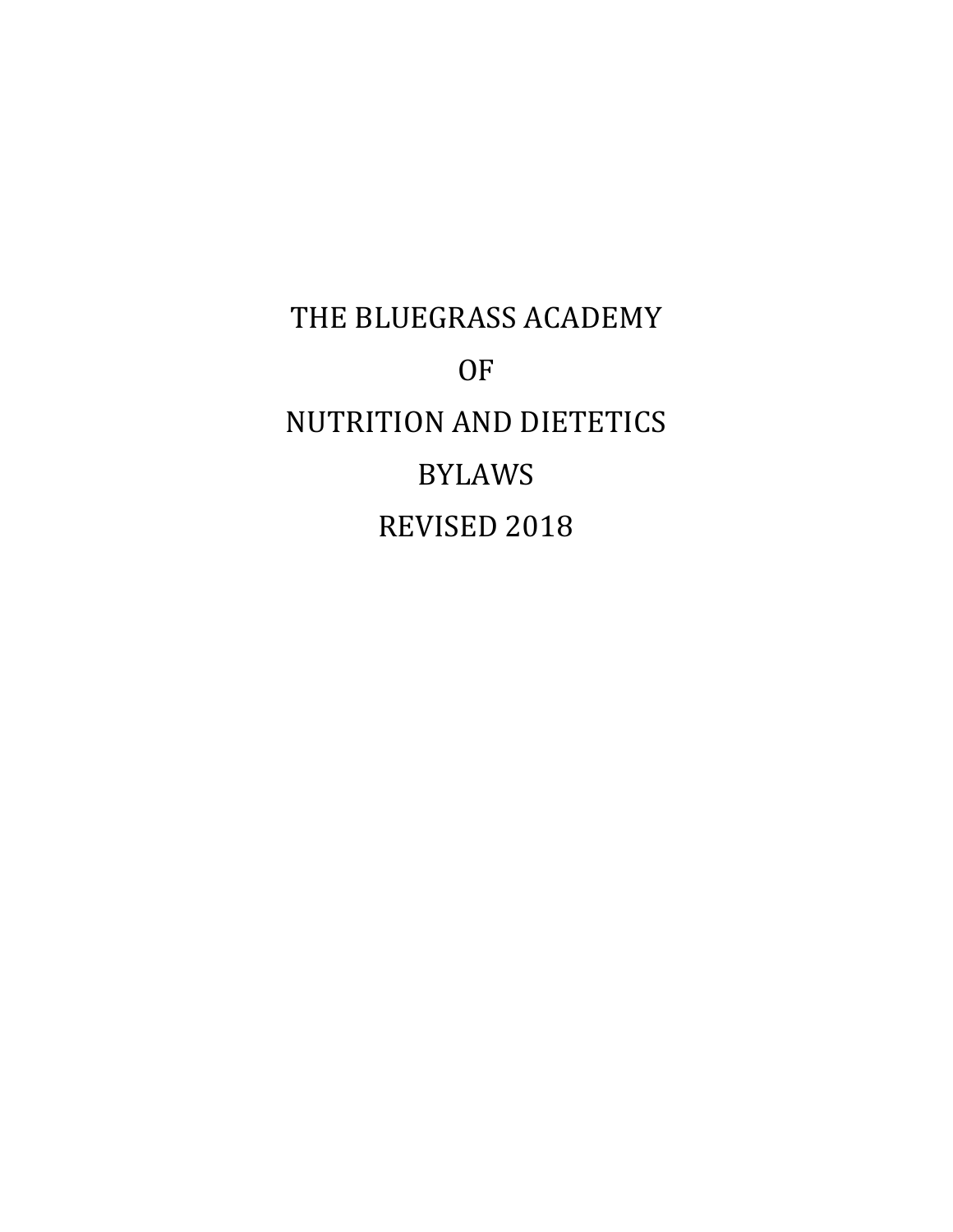## **ARTICLE I- NAME**

This organization shall be known as THE BLUEGRASS ACADEMY OF NUTRITION AND DIETETICS, herein after referred to as the BGAND.

## **ARTICLE II- MISSION**

The mission of the BGAND is to promote optimal health and nutrition for all people and to provide direction and leadership for quality dietetic practice, education and research. 

# **ARTICLE III- MEMBERSHIP**

### Section 1. **Membership Classification**

All members of the Academy of Nutrition and Dietetics (the Academy) who pay dues to the BGAND are members of the BGAND. Membership classifications will be those outlined in Article II of the Bylaws of the Academy of Nutrition and Dietetics.

### Section 2. **Right and Privileges**

All members of the Academy who pay dues to the BGAND shall have rights in the conduct of business of the BGAND corresponding to those set forth in Article 11 of the Bylaws of the Academy of Nutrition and Dietetics.

## Section 3. **Code of Ethics and Discipline**

The BGAND follows the Code of Ethics, Discipline and Appeals in accordance with the current Bylaws of the Academy of Nutrition and Dietetics.

#### Section 4. **Official Publications**

All members of the BGAND shall receive any official district bulletins and/or newsletters. Any members of the Academy may, upon request, receive the official publication of this BGAND. Any fee for publications sent outside the district will be determined by the Board of Directors.

## **ARTICLE IV- AFFLIATION**

The BGAND shall be affiliated with the Kentucky Academy of Nutrition and Dietetics, Inc. (KAND).

# **ARTICLE V- FISCAL YEAR**

The fiscal year of the BGAND shall be determined by the Board of Directors.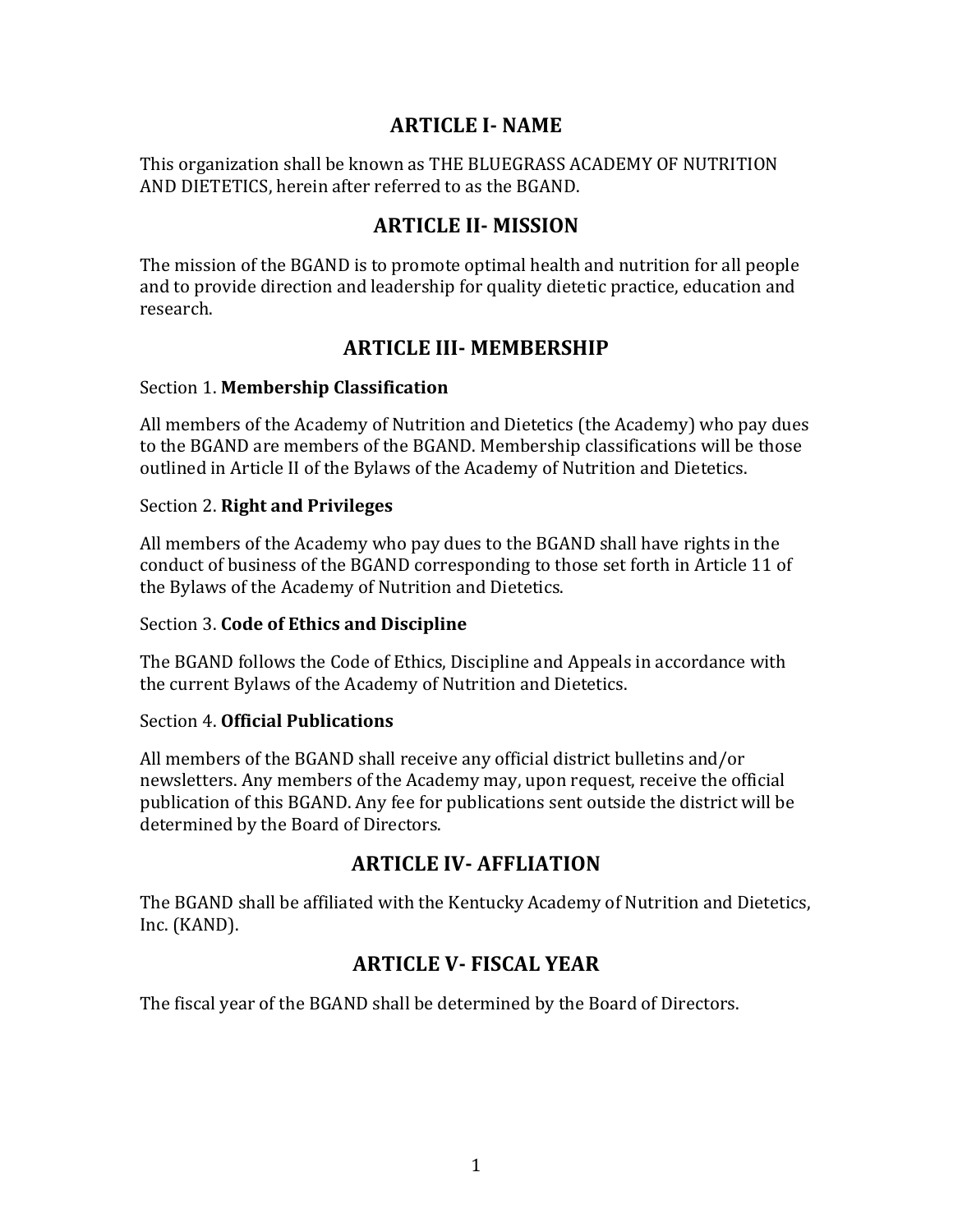## **ARTICLE VI- MEETINGS OF MEMBERS**

#### Section 1. **Meetings**

No less than four (4) meetings shall be held yearly. Written or printed notice of the meetings stating place, date and hour of the meeting shall be sent to each member of the BGAND.

### Section 2. **Special Meetings**

Special meetings of the members may be called at any time by the Board of Directors or Executive Committee. Each member of the BGAND should receive written or telephone notice of such a meeting, stating the date, hour and purpose of the meeting at least five  $(5)$  days prior to the date of the said meeting. Meetings sponsored or cosponsored for this BGAND must have prior approval by the Board of Directors or the Executive Committee.

### Section 3. **Quorum**

At all meetings of this BGAND, 15% of the membership of the BGAND shall constitute a quorum for the transaction of business.

# **ARTICLE VII- OFFICERS AND ELECTED OFFICIALS**

## Section 1. Officers

The elected officers of the BGAND shall be a President, President-Elect, Secretary, and Treasurer.

## Section 2. Other Elected Officials

Three members of the Nominating Committee shall be elected.

#### Section 3. **Qualifications**

Members from the Active and Retired (Active) membership classifications may hold elective office.

#### Sections 4. President

The President shall:

- A. serve for one (1) year as the chief executive officer of this BGAND and as Chair of the Board of Directors and of the Executive Committee.
- B. appoint individuals to serve in the following positions, subject to the approval of the Board of Directors or the Executive Committee:
	- 1. liaison representatives to alliances
	- 2. chairpersons of special committees as needed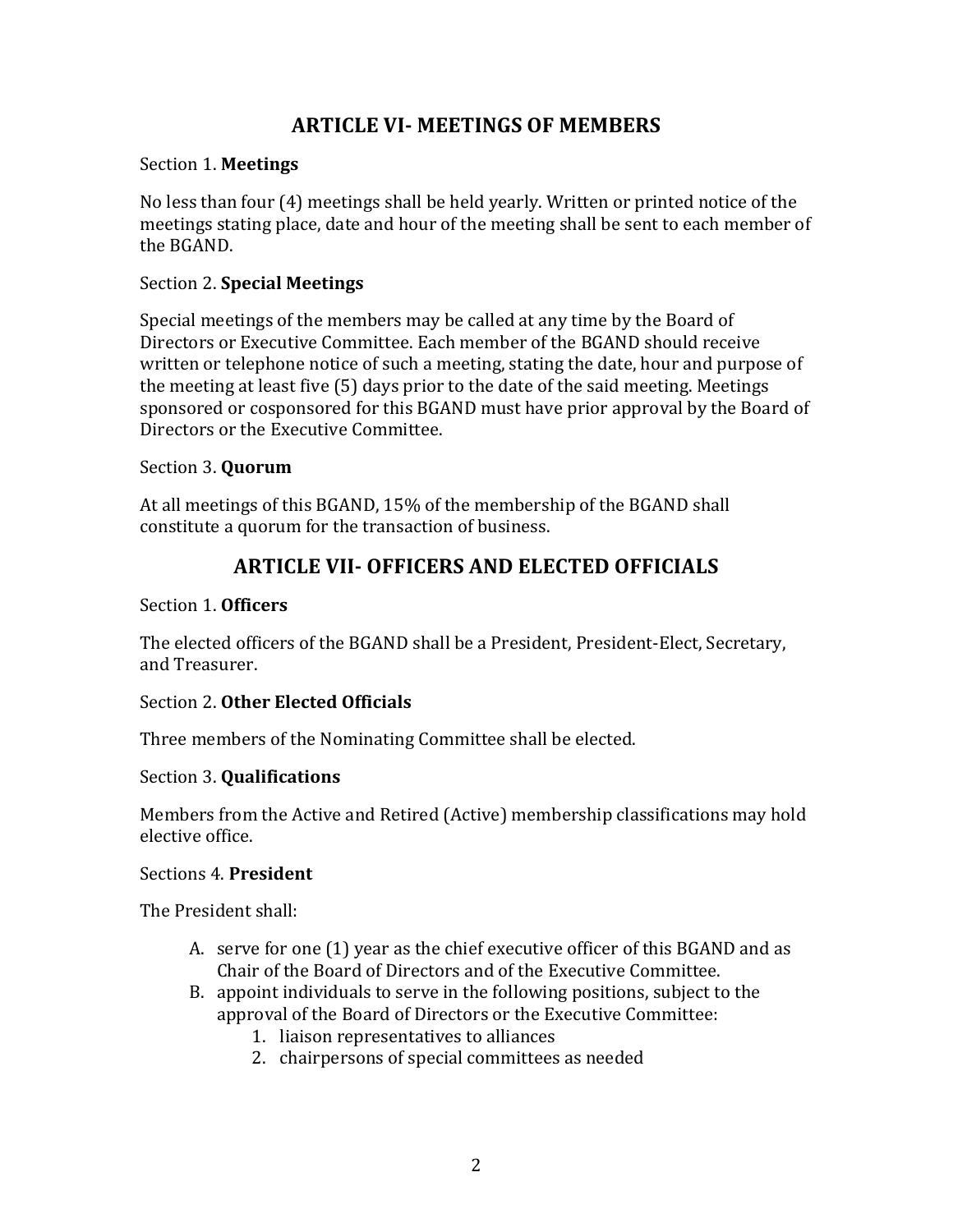- C. serve as a member of the Fiscal Affairs Committee and approve any statements of expenses which were not included in the approved annual budget.
- D. serve as an ex-officio member without vote of BGAND committees.
- E. maintain current guidelines or a procedure manual for the BGAND which will reflect policy or procedural changes of the Board of Directors.
- F. appoint, with the Board of Directors approval, a qualified member to fill the unexpired term of any elected officer except President-Elect. First consideration should be given to the previous ballot.
- G. have general powers of supervision and active management that is vested in the office of the President.
- H. determine which organizations may receive mailing lists of members for the purpose of providing educational information according to established policy.

## Section 5. **President-Elect**

The President-Elect shall:

- A. have been a KAND member for at least one (1) year immediately preceding the election.
- B. serve for one (1) year and at the end of this term as President-Elect shall automatically become President of the BGAND.
- C. be a member of the Board of Directors and of the Executive Committee.
- D. perform the functions of President in the President's absence or when the President is unable to perform functions of the President, as determined by the Board of Directors.
- E. appoint chairs and members of all standing and special committees to serve during the President-Elect's term as President.
- F. serve as a member of the Fiscal Affairs Committee, the Program, and Continuing Education Committee, and the History Committee.
- G. perform such other duties as may be designated by the Board of Directors.

#### Section 6. **Secretary**

The Secretary shall:

- A. serve for two (2) years and be a member of the Board of Directors and of the Executive Committee.
- B. be responsible for the minutes of meetings of the Board of Directors and of the Executive Committee, BGAND membership meetings and for ensuring that they are recorded, distribute and filed as directed by the Board of Directors.
- C. cooperate with the Nominating Committee Chair to see that the official ballot is distributed according to Article X, Section 4 of these bylaws.
- D. serve as a member of the Program and Continuing Education Committee, and the History Committee.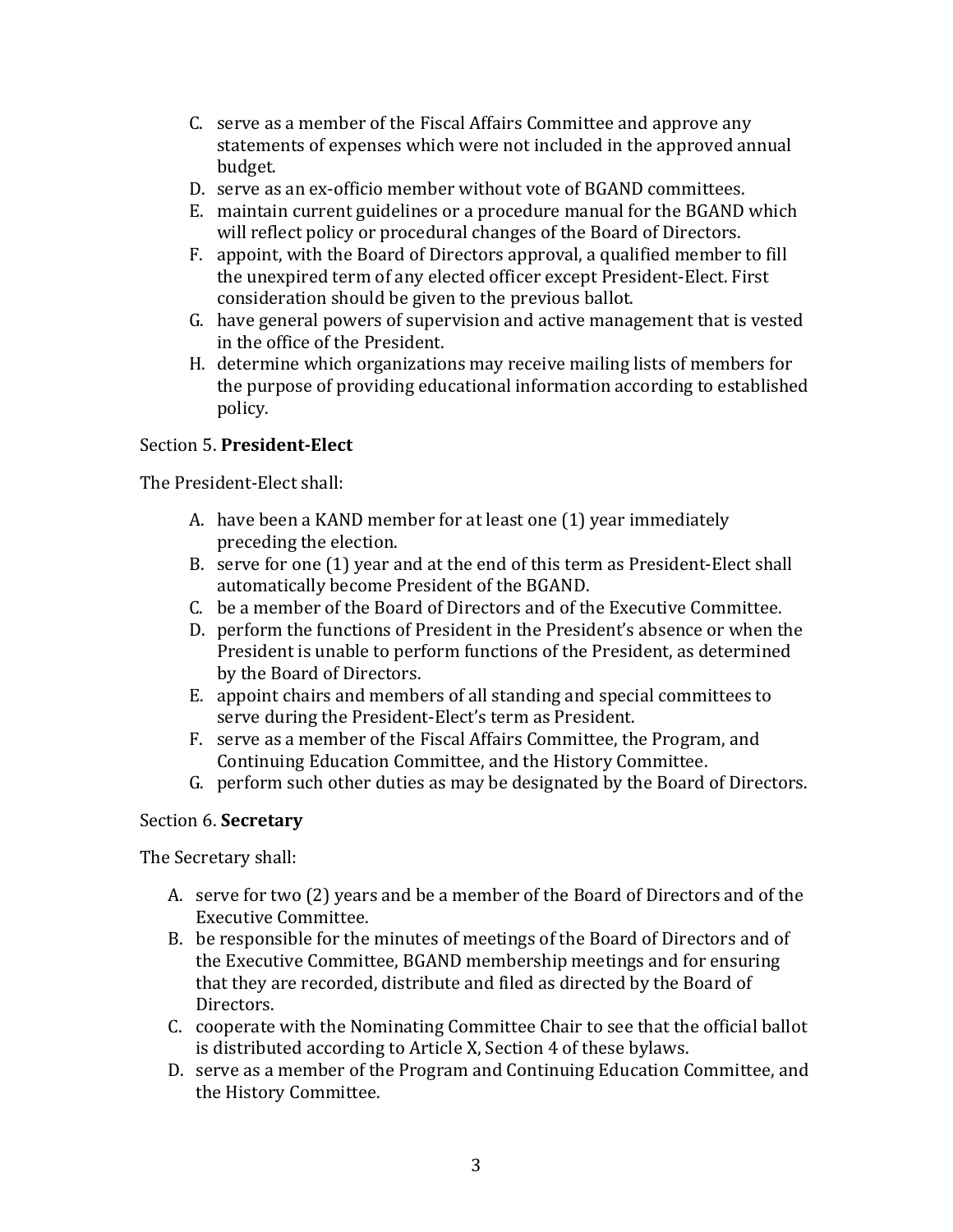E. have any and all other powers and duties usually vested in the office of Secretary.

## Section 7. **Treasurer**

The Treasurer shall:

- A. serve for two (2) years and be a member of the Board of Directors and of the Executive Committee.
- B. serve as chair of the Fiscal Affairs Committee.
- C. review the expenses and make recommendations to the Board of Directors on policies for future expenditures.
- D. present the budget to the Board of Directors for approval.
- E. have custody of all funds and securities of this BGAND.
- F. cause full and accurate financial records to be kept and audited annually.
- G. file Internal Revenue Service form $(s)$  as needed.
- H. provide timely financial reports to the BGAND.
- I. serve as a member of the History Committee and the Membership Committee.
- J. have any and all other powers and functions usually vested in the office of Treasurer.

### Section 8. **Nominating Committee**

The Nominating Committee shall:

- A. consist of three (3) elected members as well as the Immediate Past President.
	- a. The Immediate Past President shall be an ex-officio member of the committee without vote unless needed to break a tie.
- B. be chaired by the member receiving the most votes. The chair shall serve as a member of the Board of Directors

Section 9. **Immediate Past President** 

The Immediate Past President shall:

- A. serve for one  $(1)$  year.
- B. serve as a member of the Board of Directors and of the Executive Committee.
- C. serve as a member of the Fiscal Affairs Committee.
- D. serve as a non-voting member of the Nominating Committee.
- E. act as advisor to the President.
- F. have any and all other powers and functions usually vested in the office of the Immediate Past President.

# **ARTICLE VIII- BOARD OF DIRECTORS**

#### Section 1. **The Board of Directors**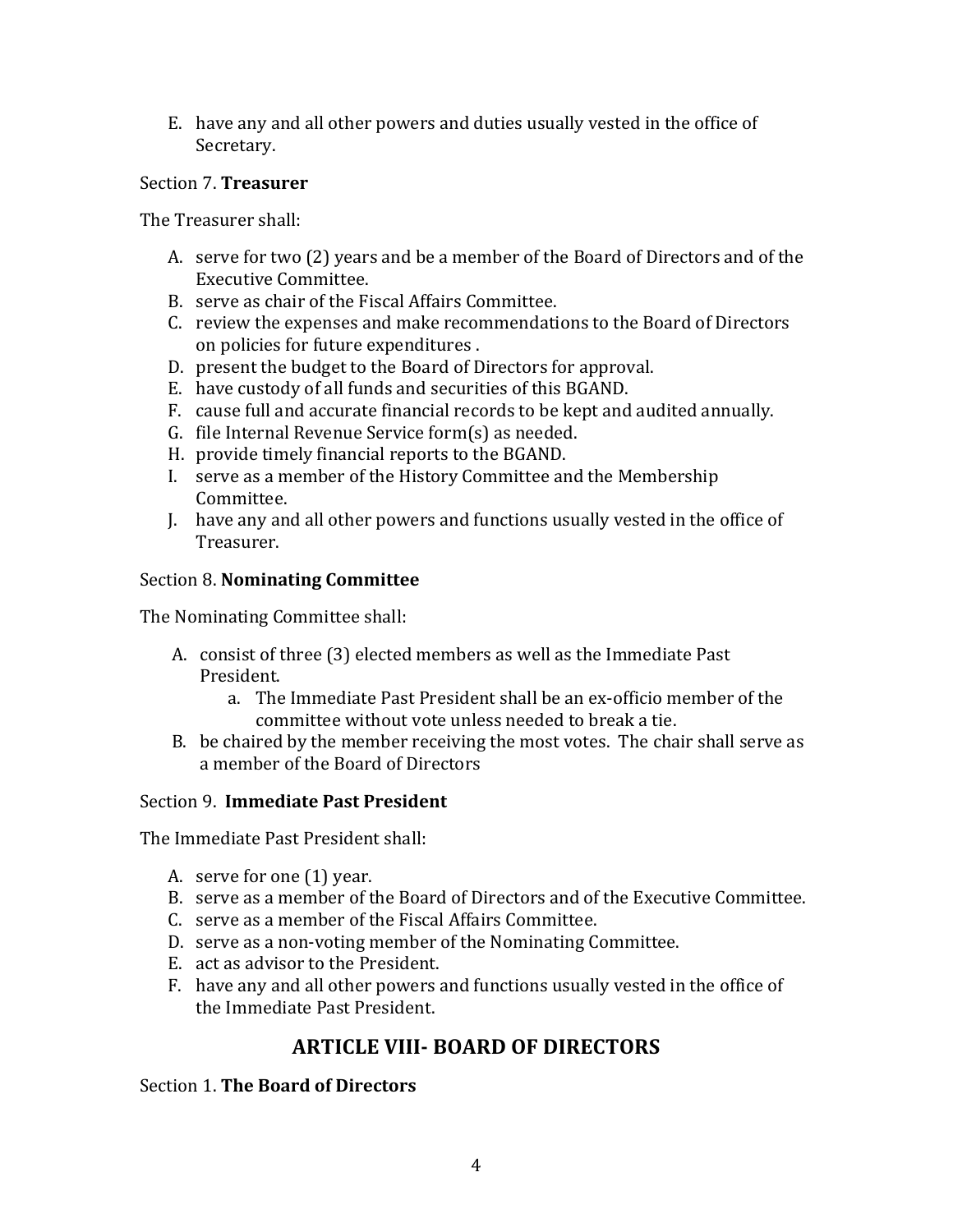The Board of Directors, also referred to as the Board, shall be the broad policy making, legislative and governing body of the BGAND. It shall determine the administrative policies and procedures and manage the property and fiscal affairs of the BGAND and shall supervise the execution and implementation of approved actions and policies.

## Section 2. **Composition**

The Board of Directors shall consist of the President, President-Elect, Secretary, Treasurer, Immediate Past President, the Chairpersons of standing and special committees, and other BGAND members appointed by the President.

## Section 3. **Functions**

The general functions shall be to:

- A. develop, implement and monitor the long-range plan.
- B. provide for responsible fiscal planning and control and direct the financial affairs of the BGAND.
- C. establish guidelines and policies for committees.
- D. develop and keep current the policies and procedures, consistent with these bylaws, for the management of the property and affairs of the BGAND.
- E. receive reports of standing and special committees.
- F. delegate any of its powers in the course of operations to any committee or agent as allowed by law.

## Section 4. **Meetings**

The Board of Directors shall hold a minimum of four (4) meetings a year.

- A. at all meetings of the Board, two-thirds  $(2/3)$  of the members, present in person or represented by a proxy, constitute a quorum.
- B. a Board of Directors meeting shall be held after the election of officers, with both old and new officers and committee chairs present.
- C. each committee chair shall submit an oral report at the meetings of the Board. A written report will be submitted to the Secretary prior to or at the meeting.
- D. Other regular meetings may be held at such time and place as shall be determined by the Board.

## Section 5. **Proxies**

Committee chairs may designate other members of the committee or of the Board of Directors as their proxies when they are unable to attend meetings.

## Section 6. **Expenses**

Board members attending a Board of Directors meeting may be partially or fully reimbursed according to the Fiscal Affairs Committee policy established annually.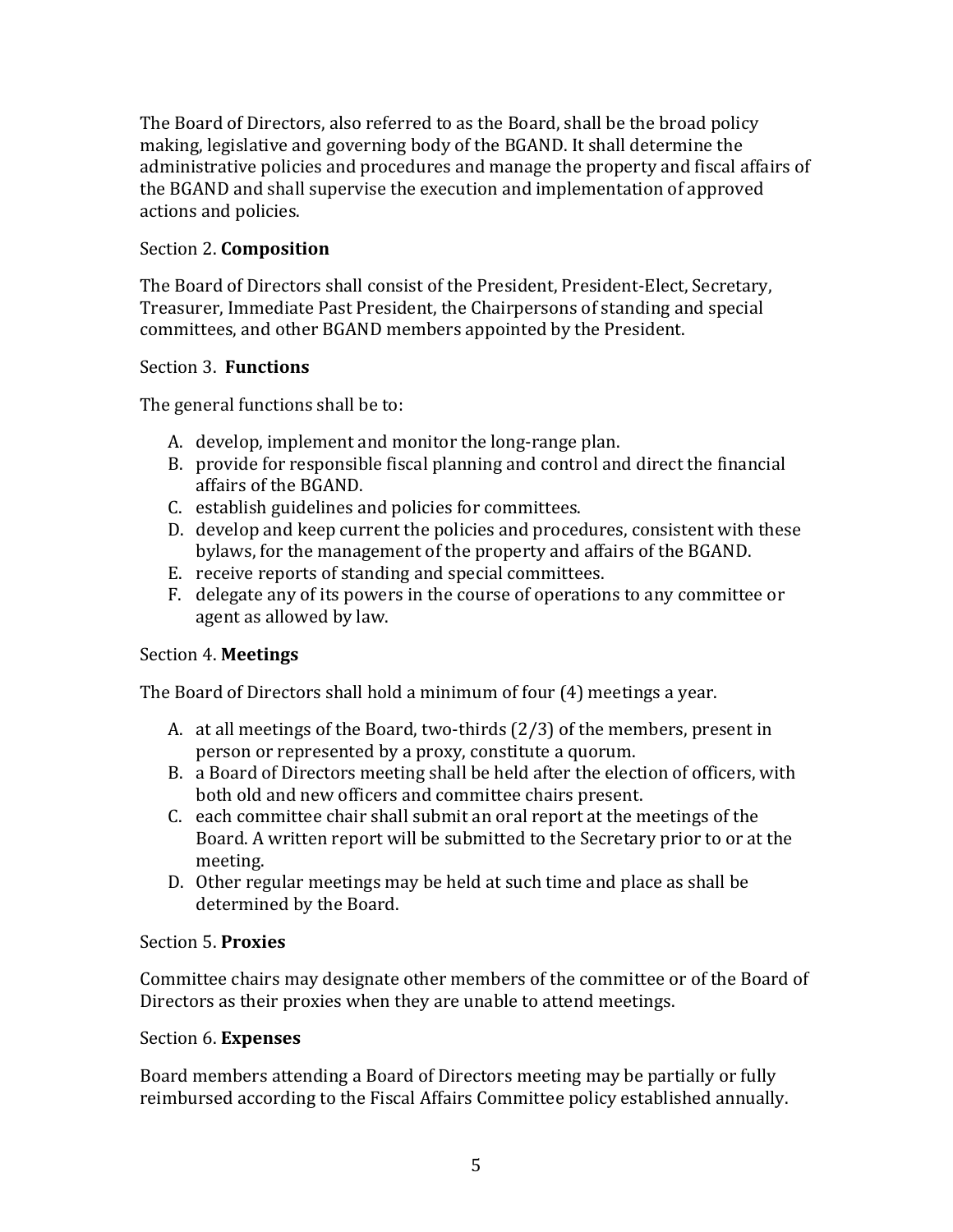#### Section 7. **Vacancies**

See Article X, Section 6 of these bylaws.

## **Section 8. Removal of Elected Officers**

Any elected officer or other official may be removed from office by the Board of Directors of the BGAND whenever in its judgment the best interest of the BGAND would be served thereby. A vote to remove from office requires two-thirds  $(2/3)$  the majority of the Board. The President may remove or replace, with the Executive Committee approval, ineffective persons on committees.

# **ARTICLE IX- COMMITTEES**

## Section 1. **Composition and Term of Office**

Appointment to committees of the Board of Directors shall be on a one-year basis, except as herein provided. The President-Elect shall appoint the chairs of standing committees to serve during the President-Elect's term as President unless otherwise specified. Committee chairs and members may be reappointed for not more than four (4) terms. Additional committees may be established by the Board as needed. All committees shall be composed of the chair and at least two  $(2)$  other members.

## Section 2. **Qualifications**

All members may serve on special or standing committees, unless otherwise provided in these bylaws.

#### Section 3. **Expenses**

Committees may expend money only as budgeted or as authorized by the Board of Directors.

## Section 4. **Reports and Records**

The chairs of all committees shall present reports as requested by the President or Board of Directors. All committee chairs shall turn over to their replacements all accounts, record books, papers, or other property belonging to the BGAND at the close of the fiscal year.

#### Section 5. **Vacancies**

Vacancies among committee chairs shall be filled by the President for the unexpired portion of the term as provided in these bylaws. Frequent absences from the Board of Directors' meetings may be cause for replacement.

## Section 6. Designation, Composition and Functions of Committees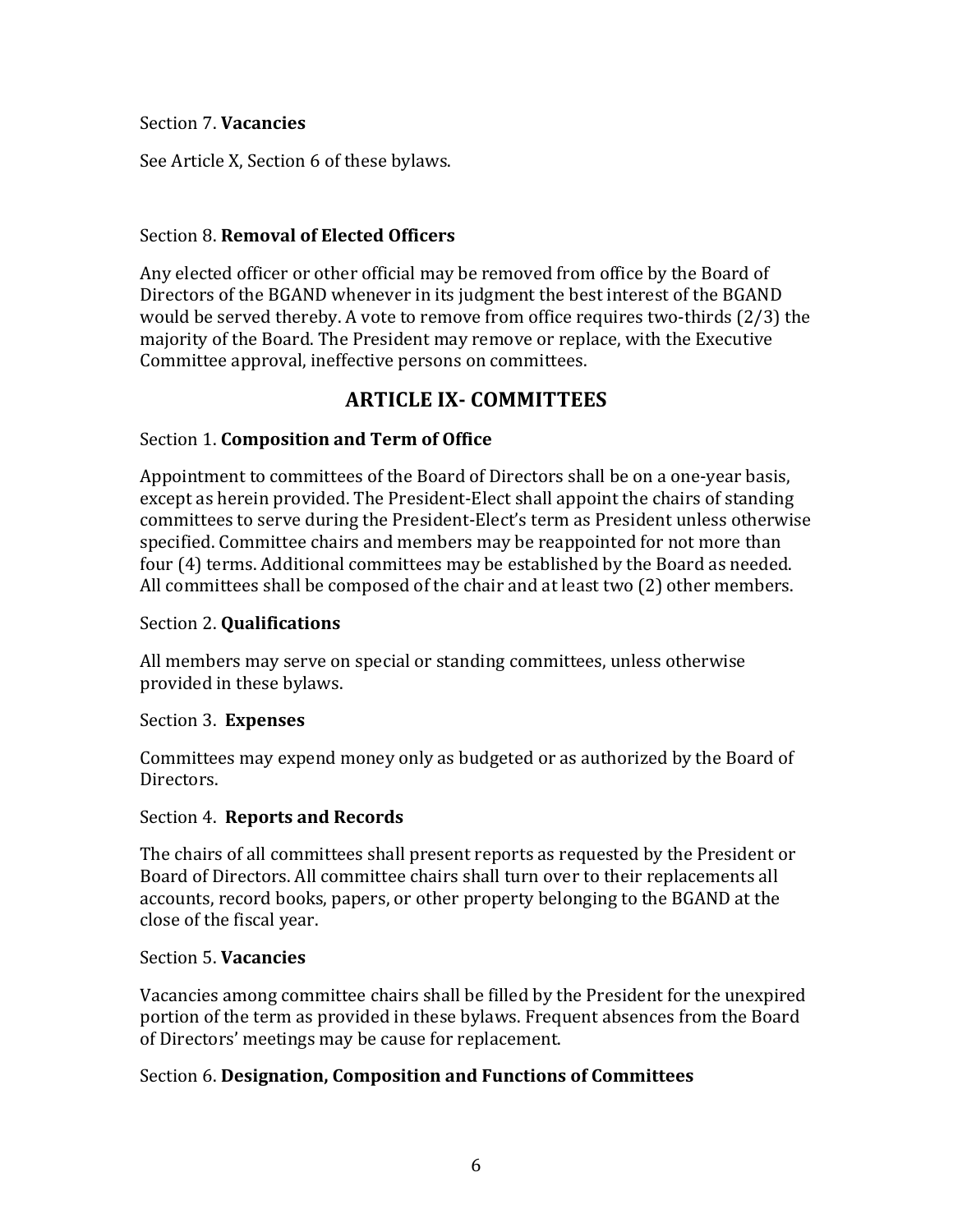Specific functions of the committees shall be detailed in the BGAND's Policy and Procedure manual.

- A. Executive Committee
	- 1. Composition. This committee shall consist of the President, President-Elect, Secretary, Treasurer, and the Immediate Past President.
	- 2. Functions. This committee shall act on emergency matters between meetings of the Board of Directors.
- B. Awards and Honors Committee

This committee shall:

- 1. include an Awards Chair, who shall also serve on the History Committee, and two board members, selected by the Executive Board.
- 2. provide information on scholarship and award opportunities which are available through the BGAND, the KAND and the Academy to the Board of Directors or other members and potential candidates.
- 3. recommend to the Board for its approval of candidates for scholarships and/or awards.
- 4. coordinate the selection of recipients of any awards, e.g. Recognized Young Dietitian of the Year.
- 5. update and maintain award applications.
- C. Bylaws Committee

This committee shall:

- 1. include a Bylaws Chair and at least two BGAND members, selected by the Executive Board.
- 2. review annually the Bylaws, policies and procedures.
- 3. recommend to the Board of Directors changes and/or propose amendments to the Bylaws.
- 4. recommend to the Board of Directors revisions of policies and procedures.
- 5. maintain records of all votes taken by the Board of Directors and/or membership that relate to the Bylaws or to the general functioning of the BGAND.
- D. Program and Continuing Education Committee This committee shall:
	- 1. be chaired by a member that is selected by the committee.
	- 2. include the President-Elect, a December Social Coordinator, a September Dinner Meeting Coordinator, and a Career Guidance Coordinator, appointed by the President.
	- 3. evaluate continuing education needs of dietetic practitioners.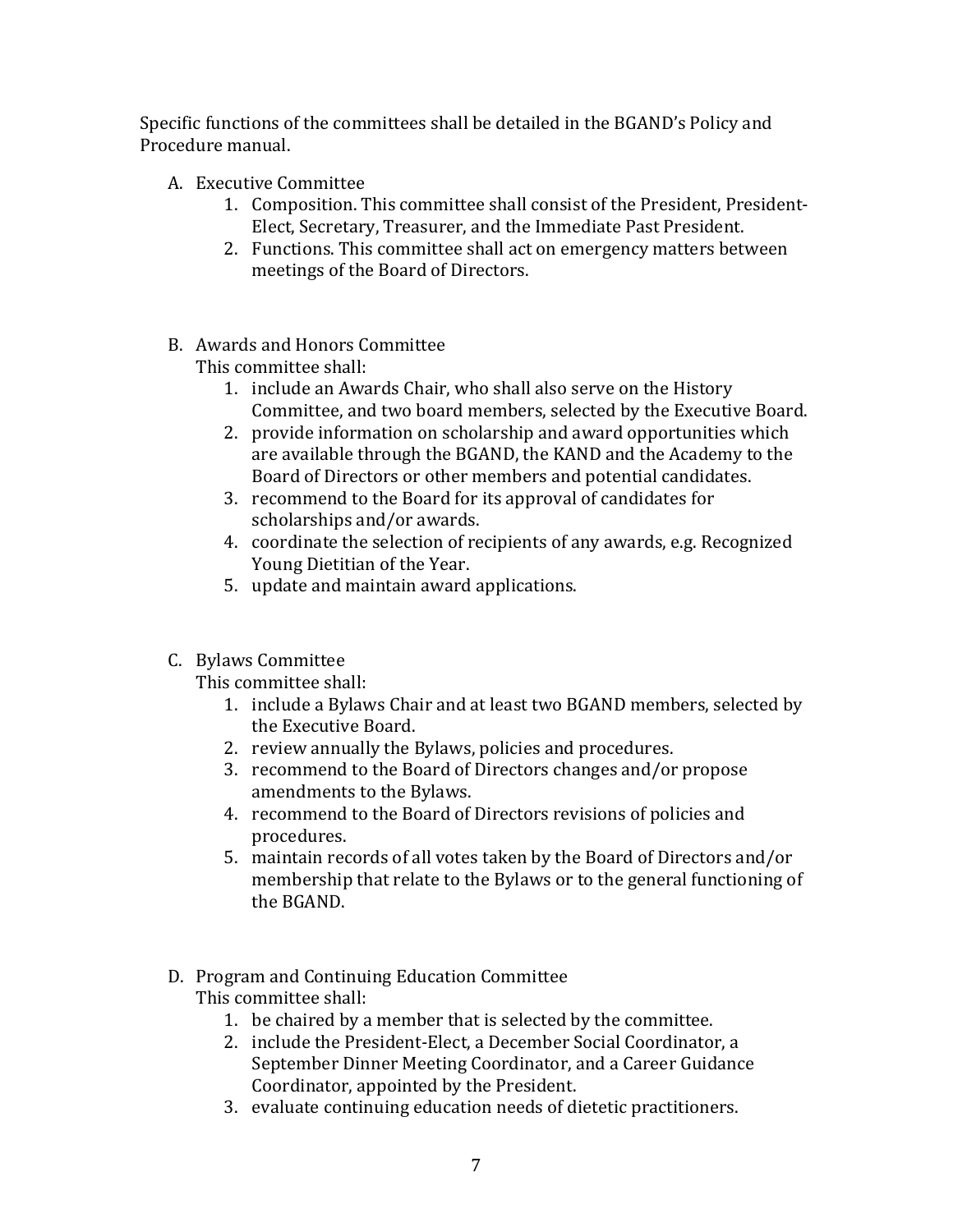- 4. develop the yearly continuing education program of the BGAND.
- 5. coordinate activities of the membership regarding the requirements of the Commission on Dietetic Registration of the Academy.
- 6. plan and/or provide career guidance activities, with the approval of the Board of Directors.
- E. Fiscal Affairs Committee

This committee shall:

- 1. be chaired by the Treasurer.
- 2. include the President, President-Elect, and the Immediate Past President.
- 3. assist and advise the Board in financial planning and budget development.
- 4. recommend annual dues for approval by the membership.
- 5. seek outside sources of funding in order to support the activities of the BGAND.
- F. Legislation and Public Policy Committee This committee shall:
	- 1. include a chair appointed by the President and at least two BGAND members.
	- 2. work with the KAND Public Policy Panel to coordinate legislation efforts at the local level.
	- 3. monitor and interpret legislative issues and advise the Board of Directors on legislative and public policy.
- G. Marketing and Public Relations Committee This committee shall:
	- 1. include a National Nutrition Month Coordinator, a Webmaster, and a Marketing and Public Relations Chair, appointed by the President. The Marketing and Public Relations Chair shall also serve on the History Committee.
	- 2. coordinate and implement marketing strategies and public relations for the BGAND.
	- 3. act as liaison for the BGAND to *Kentucky Currents Newsletter* and to the local news media.
	- 4. manage social media, including Facebook, Twitter, and any unforeseen accounts.
	- 5. maintain and update the website of the BGAND.
	- 6. coordinate activities for National Nutrition Month, involving other standing committees as appropriate.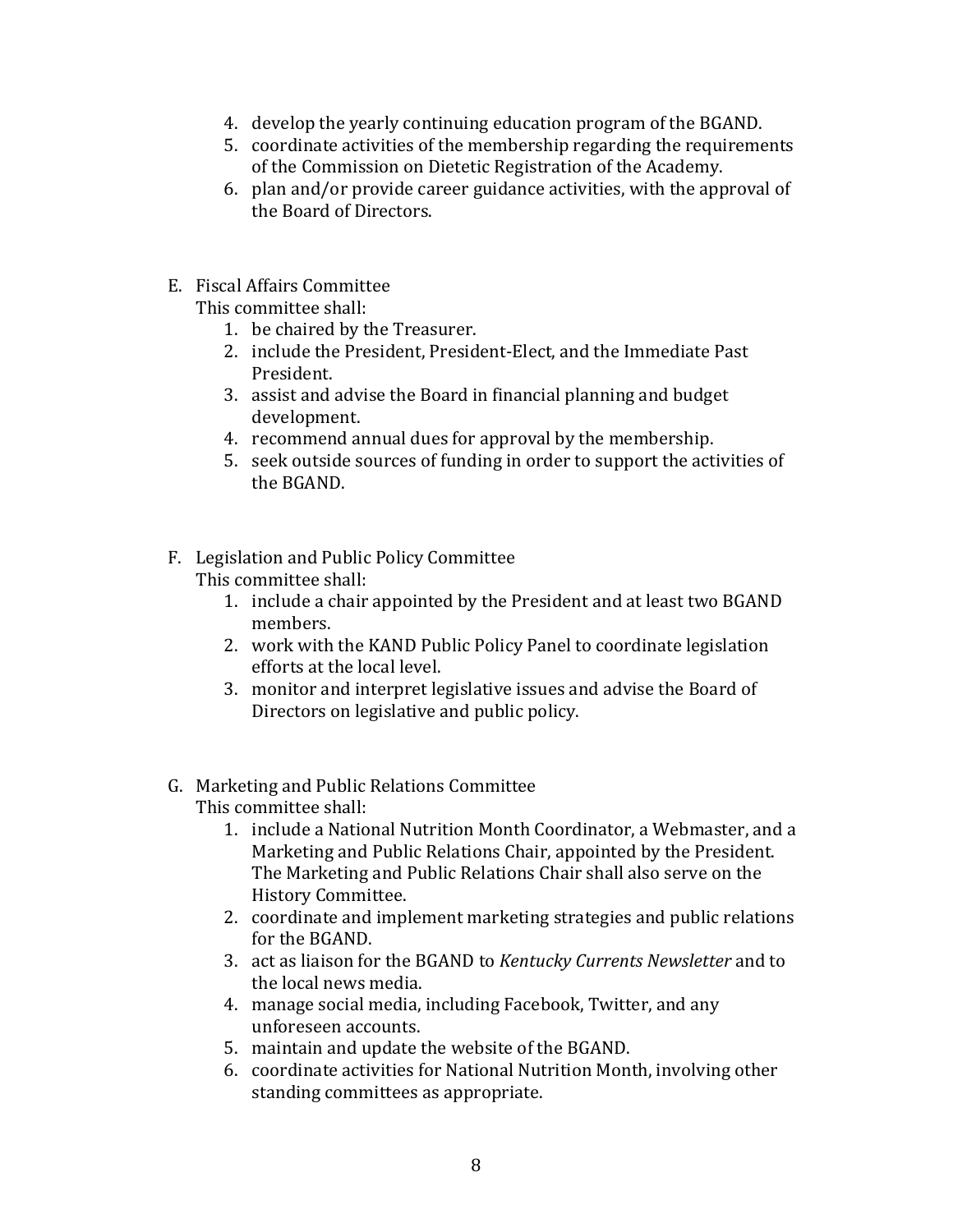H. Membership Committee

This committee shall:

- 1. include a Membership Chair/Job Coordinator and the Treasurer.
- 2. collaborate with the Treasurer to bill and receive membership renewals.
- 3. maintain a membership database.
- 4. publish a membership directory.
- I. History Committee

This committee shall:

- 1. include the Secretary, Awards Chair, Marketing and Public Relations Chair, Treasurer, and the President-Elect.
- 2. keep archival information and add it to the accumulated history of the BGAND.
- 3. maintain a scrapbook for news articles and pictures concerning the BGAND.

## Section 7. **Special Committees**

Special committees may be established by the Board of Directors and/or the Executive Committee, as needed to carry out the activities of the BGAND.

# **ARTICLE X- NOMINATIONS AND ELECTIONS**

## Section 1. **The Nominating Committee**

The function of this committee shall be to:

- A. confers as a group at least twice (2) annually.
- B. nominate candidates for offices annually as outlined in the district bylaws.
- C. secure consent to serve and obtain biographical sketches from each person whose name shall appear on the ballot.
- D. present the slate of nominations to the Board of Directors.
- E. submit a written report to the Secretary, signed by the members of the committee.
- F. receive the ballots and file the election results. Results will be ranked in descending order.
- G. report to the President and Secretary in writing the results of the ballot.
- H. notify each of the individuals whose name is on the annual ballot as to their election status as soon as the results are available.
- I. maintain a list of officers and committee chairs for the past five  $(5)$  years.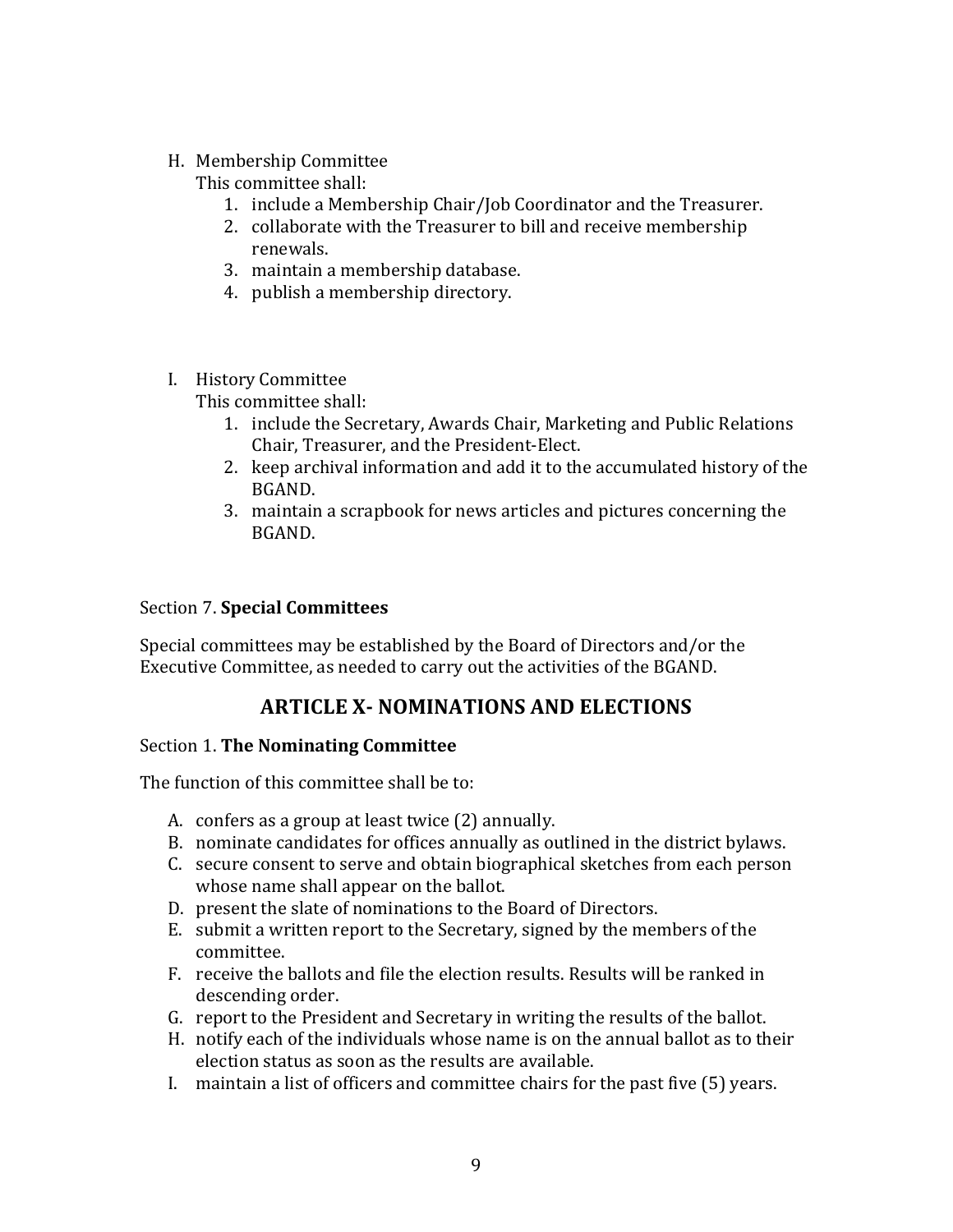#### Section 2. Time

Elections for the officers of the BGAND shall be conducted by mail or e-mail annually in the spring of each year. Officers shall take office June  $1<sup>st</sup>$ . Installation of the officers will be held at the September general membership meeting.

## Section 3. **Officers**

A President-Elect and members of the Nominating Committee shall be elected annually. A Secretary and Treasurer shall be elected biennially in alternate years. The Secretary shall be elected in odd years and the Treasurer in even years.

### Section 4. **Ballots and Voting**

- A. the ballots shall be sent by e-mail to the voting members and by  $1<sup>st</sup>$  class mail, to those voting members who do not have an e-mail address, not less than twenty eight (28) days prior to the deadline for receiving ballots.
- B. only ballots returned by e-mail or received by mail as of midnight of the designated date shall be counted. The e-mail ballot and mailed ballot must be returned to the designated member of the Nominating Committee. The returned e-mail ballot will be verified by the voting members e-mail address.
- C. a majority of the votes cast shall constitute an election, provided that at least twenty (20) percent of the voting members have returned ballots.
- D. in the event of a tie, the elections shall be determined by lot.

#### Section 5. **Re-Election**

- A. President-Elect may serve only one consecutive term in the same office. Secretary and Treasurer may serve two consecutive terms in the same office.
- B. the President may serve a second term in the event of a vacancy in the office of the President-Elect.

#### Section 6. **Vacancies**

- A. in the event of a vacancy in the office of the President, the President-Elect shall succeed to the office and then serve as President through his/her elected term.
- B. should the office of the President-Elect become vacant, a special election by the membership shall be held.
- C. if any elected office other than that of President or President-Elect becomes vacant, then the President will appoint, with Board of Directors approval, a qualified member to fill the unexpired term. First consideration should be given to the previous ballot.

# **ARTICLE XI- DUES AND ASSESSMENTS**

#### Section 1. Dues